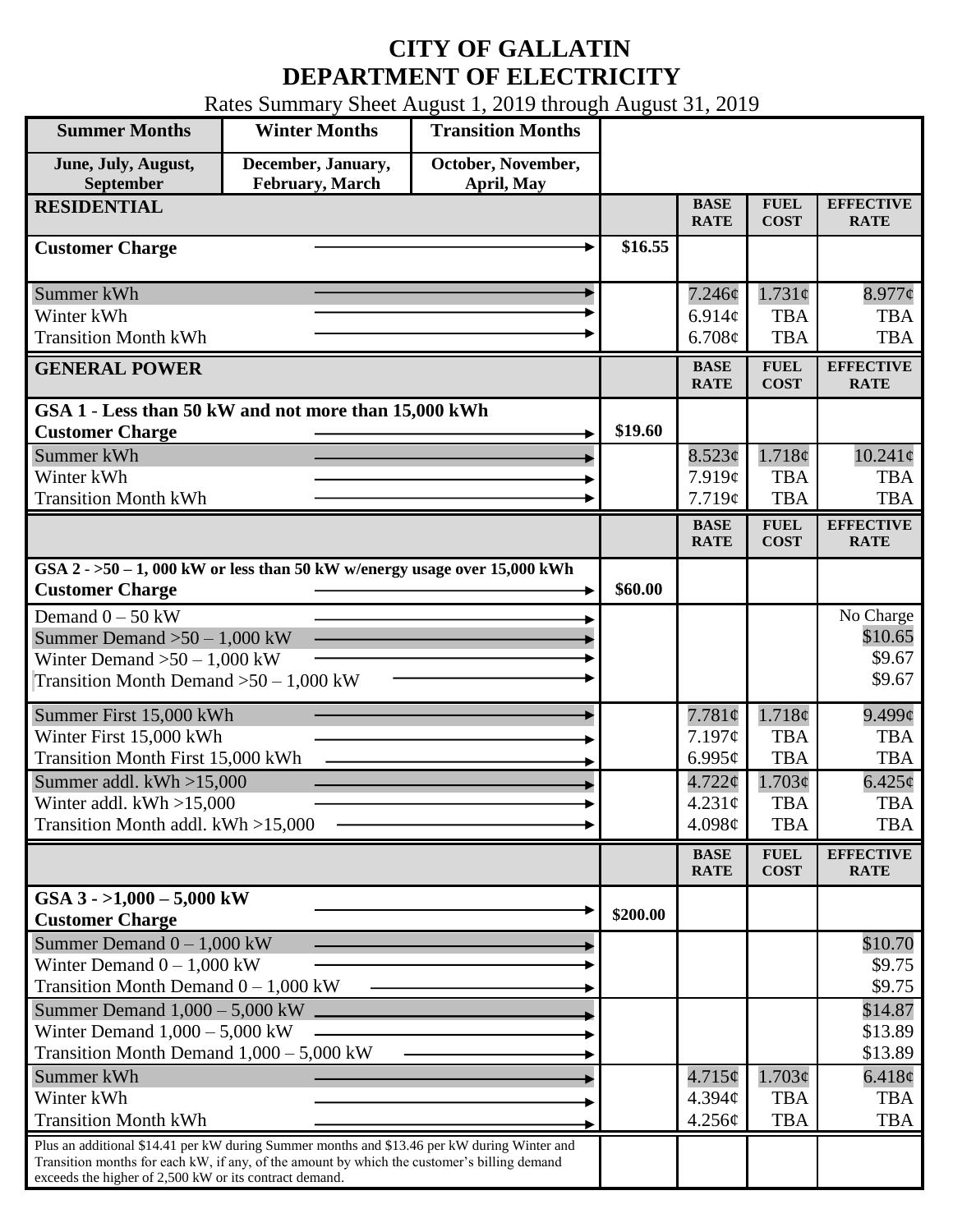| <b>Summer Months</b>                                                        | <b>Winter Months</b>                             | <b>Transition Months</b> |         |                              |                            |                                 |
|-----------------------------------------------------------------------------|--------------------------------------------------|--------------------------|---------|------------------------------|----------------------------|---------------------------------|
| June, July, August,                                                         | December, January,                               | October, November,       |         |                              |                            |                                 |
| September                                                                   | February, March                                  | April, May               |         |                              |                            |                                 |
| <b>GENERAL POWER CONTINUE</b>                                               |                                                  |                          |         | <b>BASE</b><br><b>RATE</b>   | <b>FUEL</b><br><b>COST</b> | <b>EFFECTIVE</b><br><b>RATE</b> |
| GSB Demands from $5,001 - 15,000$ kW                                        |                                                  |                          |         |                              |                            |                                 |
| <b>Customer Charge</b>                                                      |                                                  |                          | \$1,500 |                              |                            |                                 |
| Onpeak Summer Demand 5,000 - 15,000 kW                                      |                                                  |                          |         |                              |                            | \$10.87                         |
| Onpeak Winter Demand 5,000 - 15,000 kW                                      |                                                  |                          |         |                              |                            | \$9.90                          |
|                                                                             | Onpeak Transition Month Demand 5,000 - 15,000 kW |                          |         |                              |                            | \$9.90                          |
| <b>Offpeak Excess of Contract Demand</b>                                    |                                                  |                          |         |                              |                            |                                 |
| Summer                                                                      |                                                  |                          |         |                              |                            | \$10.87                         |
| Winter                                                                      |                                                  |                          |         |                              |                            | \$9.90                          |
| Transition                                                                  |                                                  |                          |         |                              |                            | \$9.90                          |
| Max Demand                                                                  |                                                  |                          |         |                              |                            | \$5.21                          |
| <b>Onpeak Summer kWh</b>                                                    |                                                  |                          |         | 6.513¢                       | $1.551\phi$                | $8.064\phi$                     |
| <b>Onpeak Winter kWh</b>                                                    |                                                  |                          |         | 6.390¢                       | <b>TBA</b>                 | <b>TBA</b>                      |
| <b>Onpeak Transition Month kWh</b>                                          |                                                  |                          |         | 5.036¢                       | <b>TBA</b>                 | <b>TBA</b>                      |
| Offpeak Summer kWh First 200 HUD                                            |                                                  |                          |         | $4.022\phi$                  | $1.551\phi$                | 5.573¢                          |
| Offpeak Summer kWh Next 200 HUD                                             |                                                  |                          |         | $0.564\mathcal{C}$           | $1.551\sigma$              | $2.115\phi$                     |
| <b>Additional HUD</b>                                                       |                                                  |                          |         | $0.223\phi$                  | $1.551\phi$                | $1.774\phi$                     |
| Offpeak Winter kWh First 200 HUD                                            |                                                  |                          |         | 5.282¢                       | <b>TBA</b>                 | <b>TBA</b>                      |
| Offpeak Winter kWh Next 200 HUD                                             |                                                  |                          |         | $0.542\mathcal{C}$           | <b>TBA</b>                 | <b>TBA</b>                      |
| <b>Additional HUD</b>                                                       |                                                  |                          |         | 0.208¢                       | <b>TBA</b>                 | <b>TBA</b>                      |
| Offpeak Transition kWh First 200 HUD                                        |                                                  |                          |         | 5.036¢<br>$0.542\mathcal{C}$ | <b>TBA</b><br><b>TBA</b>   | <b>TBA</b><br><b>TBA</b>        |
| Offpeak Transition kWh Next 200 HUD<br><b>Additional HUD</b>                |                                                  |                          |         | 0.208c                       | <b>TBA</b>                 | <b>TBA</b>                      |
|                                                                             |                                                  |                          |         | <b>BASE</b>                  | <b>FUEL</b>                | <b>EFFECTIVE</b>                |
|                                                                             |                                                  |                          |         | <b>RATE</b>                  | <b>COST</b>                | <b>RATE</b>                     |
| MSB Demands greater than 5,000 kW                                           |                                                  |                          |         |                              |                            |                                 |
| <b>Customer Charge</b>                                                      |                                                  |                          | \$1,500 |                              |                            |                                 |
| Onpeak Summer Demand > 5,000                                                |                                                  |                          |         |                              |                            | \$10.24                         |
| Onpeak Winter Demand > 5,000                                                |                                                  |                          |         |                              |                            | \$9.04                          |
| Onpeak Transition Month Demand > 5,000                                      |                                                  |                          |         |                              |                            | \$9.04                          |
| Max Demand                                                                  |                                                  |                          |         |                              |                            | \$2.26                          |
| <b>Offpeak Excess of Contract Demand</b>                                    |                                                  |                          |         |                              |                            |                                 |
| Summer                                                                      |                                                  |                          |         |                              |                            | \$10.24                         |
| Winter                                                                      |                                                  |                          |         |                              |                            | \$9.04                          |
| Transition                                                                  |                                                  |                          |         |                              |                            | \$9.04                          |
| <b>Onpeak Summer kWh</b>                                                    |                                                  |                          |         | 5.779¢                       | $1.591\phi$                | $7.370\phi$                     |
| <b>Onpeak Winter kWh</b>                                                    |                                                  |                          |         | 4.508¢                       | <b>TBA</b>                 | <b>TBA</b>                      |
| <b>Onpeak Transition Month kWh</b>                                          |                                                  |                          |         | 3.487¢                       | <b>TBA</b>                 | <b>TBA</b>                      |
| Offpeak Summer kWh First 200 HUD                                            |                                                  |                          |         | $3.279$ ¢                    | $1.591\mathcal{C}$         | $4.870\ell$                     |
| Offpeak Summer kWh Next 200 HUD                                             |                                                  |                          |         | $0.310\phi$                  | $1.591\mathcal{C}$         | $1.901\phi$                     |
| <b>Additional HUD</b>                                                       |                                                  |                          |         | $0.055\phi$                  | $1.591\phi$                | 1.646¢                          |
| Offpeak Winter kWh First 200 HUD<br>Offpeak Winter kWh Next 200 HUD         |                                                  |                          |         | 3.403¢<br>$0.292\mathcal{C}$ | <b>TBA</b><br><b>TBA</b>   | <b>TBA</b><br><b>TBA</b>        |
| <b>Additional HUD</b>                                                       |                                                  |                          |         | $0.044\phi$                  | <b>TBA</b>                 | <b>TBA</b>                      |
|                                                                             |                                                  |                          |         | 3.487¢                       | <b>TBA</b>                 | <b>TBA</b>                      |
| Offpeak Transition kWh First 200 HUD<br>Offpeak Transition kWh Next 200 HUD |                                                  |                          |         | $0.292\varphi$               | <b>TBA</b>                 | <b>TBA</b>                      |
| <b>Additional HUD</b>                                                       |                                                  |                          |         | $0.044\phi$                  | <b>TBA</b>                 | <b>TBA</b>                      |
|                                                                             |                                                  |                          |         |                              |                            |                                 |

## **Page 2 - Rates Summary Sheet August 1, 2019 through August 31, 2019**